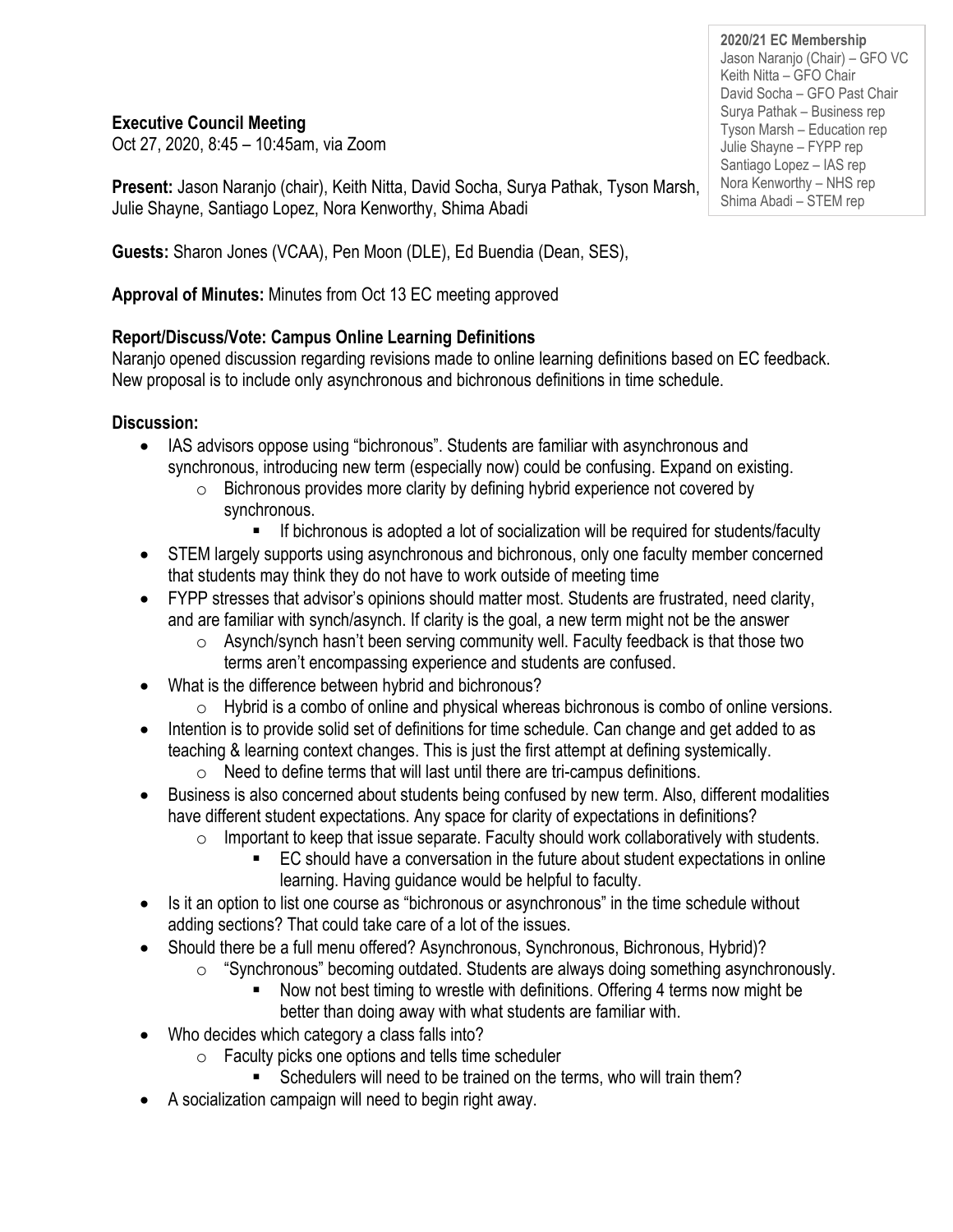Naranjo proposed, based on discussion, using the original definitions of synchronous (with definition allowing for diversity of teaching options), asynchronous, and hybrid for now but that more work and discussion is needed. EC is not ready to settle on sets of definitions for the Winter time schedule.

### **Proposal and Discussion of Campus Policy for Course Cancelations**

Naranjo welcome Ed Buendia, Dean of the School of Educational Studies, and opened the discussion regarding the proposed [course cancelation policy,](https://docs.google.com/document/d/1dZlP_TtH4tAlbedIArKe5H1WVJaHxTaa80ogusUa6Lc/edit?usp=sharing) explaining that EC is handling this issue since it directly impacts faculty. Goal is fiscal responsibility and protection of faculty. Policy drafted with future faculty in mind. Want to ensure pre-tenure faculty aren't put in hard situations and that there is uniformity across academic units. Help schools progress toward multi-year planning process, reducing chances that scheduling gaps occur

#### **Discussion:**

- Currently no course cancellation policy at school level (except SES). Central solution needed
- Suggest making it more explicit in policy that it applies to tenure track and teaching track? Using "teaching and tenure-track" language throughout
- Policy designed to address equity of full-time faculty.
- Schools need to build in protections so that faculty can do innovative work. As it is, faculty feel tension between wanting to be innovative and needing to be conservative.
- The language "beyond the control of the faculty members" in policy is purposely sufficiently broad to allow suggestions/edits/comments while EC
	- $\circ$  EC reps encouraged to suggest other language to address ambiguity
	- o Reps encouraged to gather feedback/input from schools/EFCs/Deans
- Faculty tracks on UWB with multi-year commitments fall into "other" category
- Could cause a division of ranks. Seems as though those who aren't full professors are penalized
- Potential problem could be that "riskier" classes go to part-time faculty, since a course cancellation results in debt to the school
- Suggest a caveat for cancelling large groups/cohorts. In those cases, it is important to reassign faculty courses.
- Policy needs to allow for broad and unforeseen situations while also moving toward getting scheduling aspects as tight as possible and leaving room for innovation.
- Associate Professors are included in policy because they are still in development and are vulnerable.
- Budget impact not yet known. Could be costly but, at the same time, it is costly for school to overburden faculty and derail careers.
	- $\circ$  Important to know that data in order to inform what will be the principal footing on which EC is going to stand? Protecting faculty? Or Fiscal?
- Knowing where to draw the line is important. Including Associate Professors is a big chunk of faculty and budgets. Feedback from EFCs is important

Naranjo asked EC reps to circulate the policy widely, engage with EFCs and Deans to garner input and bring input in form of notes on google doc to the next EC meeting so that the council can continue the conversation and work through framework